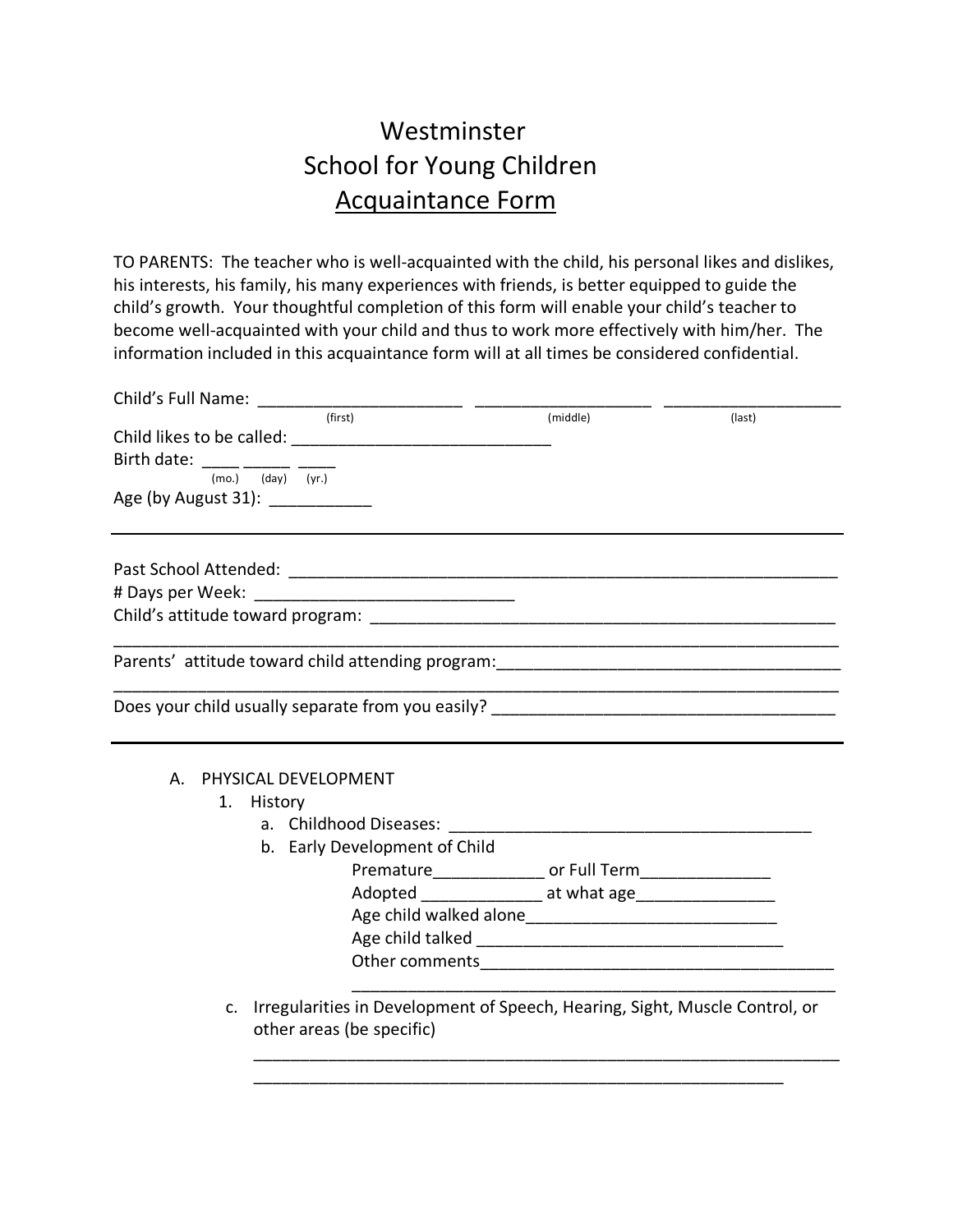d. Allergies (be specific)

|              | Hearing                                                                               |       | Yes | No | Don't Know    |
|--------------|---------------------------------------------------------------------------------------|-------|-----|----|---------------|
| a.           | Does your child turn on the TV at very high volume?                                   |       |     |    |               |
| b.           | Does your child seem to have trouble hearing?                                         |       |     |    |               |
| c.           | Has your child's hearing been checked?                                                |       |     |    |               |
|              | If yes, where?                                                                        |       |     |    |               |
| d.           | Has your child had a lot of ear infections?                                           |       |     |    |               |
|              | If yes, explain                                                                       |       |     |    |               |
|              |                                                                                       |       |     |    |               |
| Vision.      |                                                                                       |       | Yes |    | No Don't Know |
| a.           | Does your child squint of bend over                                                   |       |     |    |               |
|              | and look very closely at things?                                                      |       |     |    |               |
| b.           | Do his/her eyes tend to cross or do they                                              |       |     |    |               |
|              | appear to move from center?                                                           |       |     |    |               |
| c.           | Has your child's vision been checked?                                                 |       |     |    |               |
|              | If yes, where?                                                                        | Date: |     |    |               |
|              | Large Muscle Skills and Balance                                                       |       | Yes |    | No Don't Know |
|              | Does your child:                                                                      |       |     |    |               |
| a.           | Stumble frequently?                                                                   |       |     |    |               |
| b.           | Ride a bicycle or tricycle?                                                           |       |     |    |               |
| $C_{\rm{f}}$ | Throw and catch a ball?                                                               |       |     |    |               |
| d.           | Run as fast as other children the same age?                                           |       |     |    |               |
| e.           | Go up and down stairs with one foot on one                                            |       |     |    |               |
|              | step, the other on the next step, and so on?                                          |       |     |    |               |
| f.           | Drop or break things more often than others<br>his/her age?                           |       |     |    |               |
| g.           | Cut with scissors following a simple pattern?                                         |       |     |    |               |
| h.           | Which hand does your child prefer using?                                              |       |     |    |               |
|              | Right ______ Left______ Both______                                                    |       |     |    |               |
|              | Speech and Language                                                                   |       |     |    |               |
|              | a. About how old was your child when he/she began putting                             |       |     |    |               |
|              | two words together (ex. "Mommy home" or "Get crackers")?                              |       |     |    |               |
|              | b. Does your child speak clearly?                                                     |       |     |    |               |
|              | Circle one: most of the time some of the time little of the time                      |       |     |    |               |
| C.           | Do you read to your child?                                                            |       |     |    |               |
|              | Circle one: Often (daily) sometimes (more than weekly) rarely (less than once a week) |       |     |    |               |

\_\_\_\_\_\_\_\_\_\_\_\_\_\_\_\_\_\_\_\_\_\_\_\_\_\_\_\_\_\_\_\_\_\_\_\_\_\_\_\_\_\_\_\_\_\_\_\_\_\_\_\_\_\_\_\_\_\_\_\_\_\_\_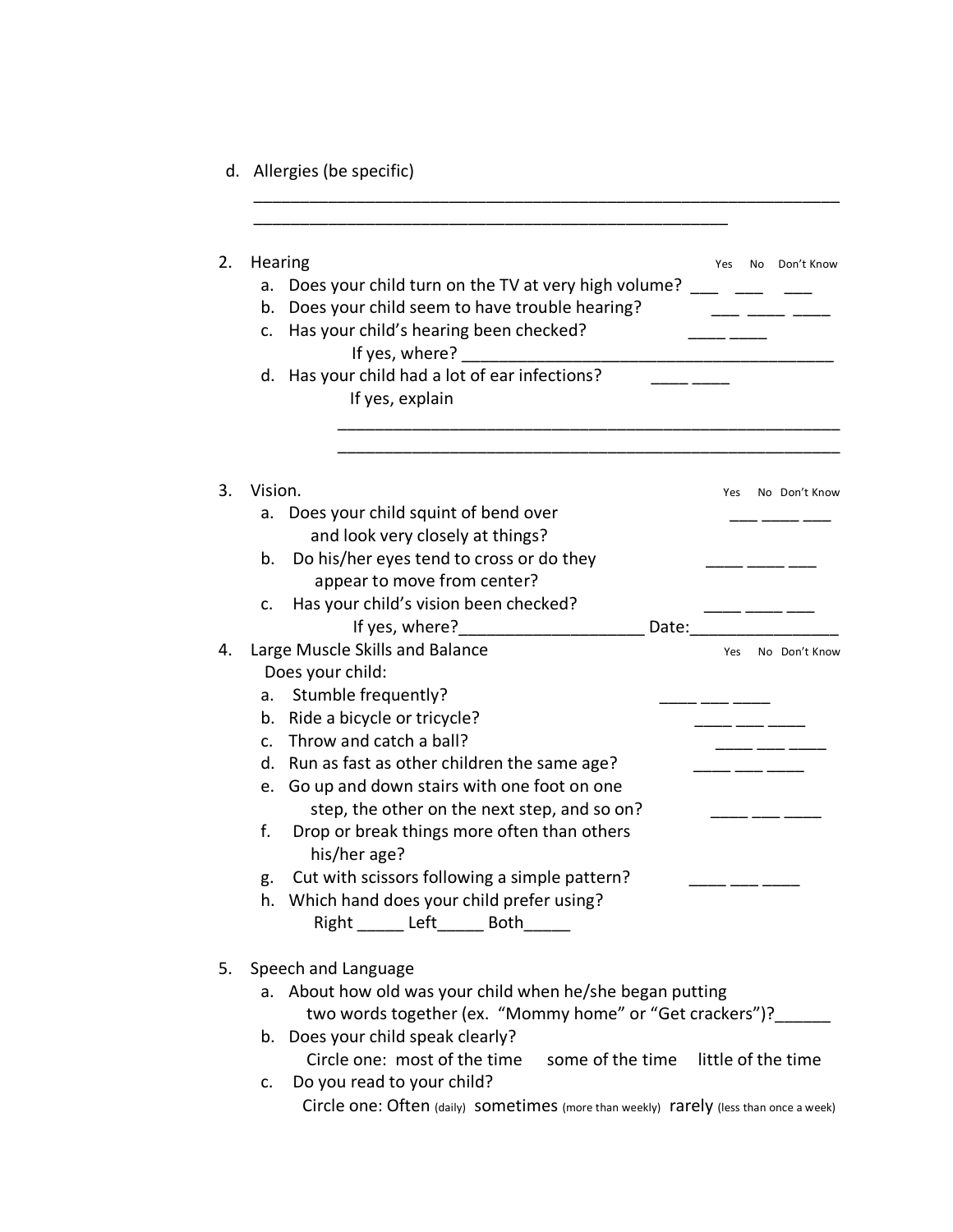## B. FAMILY AND HOME

## 1. Family members and others

| (circle one)                                              |      |              | c. Child lives with: both parents mother only father only other |
|-----------------------------------------------------------|------|--------------|-----------------------------------------------------------------|
| d. Siblings: Name Sex Age                                 |      |              |                                                                 |
|                                                           |      |              |                                                                 |
| e. Other persons living in the home:                      |      |              |                                                                 |
|                                                           | Name |              | Relationship                                                    |
|                                                           |      |              |                                                                 |
| f.<br>Friends:                                            |      | Name Sex Age |                                                                 |
| 2. Home responsibilities in which the child participates: |      |              |                                                                 |
| 3. Regular routine                                        |      |              |                                                                 |
|                                                           |      |              | a. Eating - Appetite boor fair good very good                   |
| (circle one)                                              |      |              |                                                                 |
|                                                           |      |              |                                                                 |
| Food dislikes:                                            |      |              |                                                                 |
|                                                           |      |              |                                                                 |
| b. Sleeping habits                                        |      |              |                                                                 |
| Bedtime _______________ Time arises ____________          |      |              |                                                                 |
|                                                           |      |              | Type of sleep (sound, restless, disturbed, etc.)                |
|                                                           |      |              |                                                                 |
| c. Daytime rest                                           |      |              |                                                                 |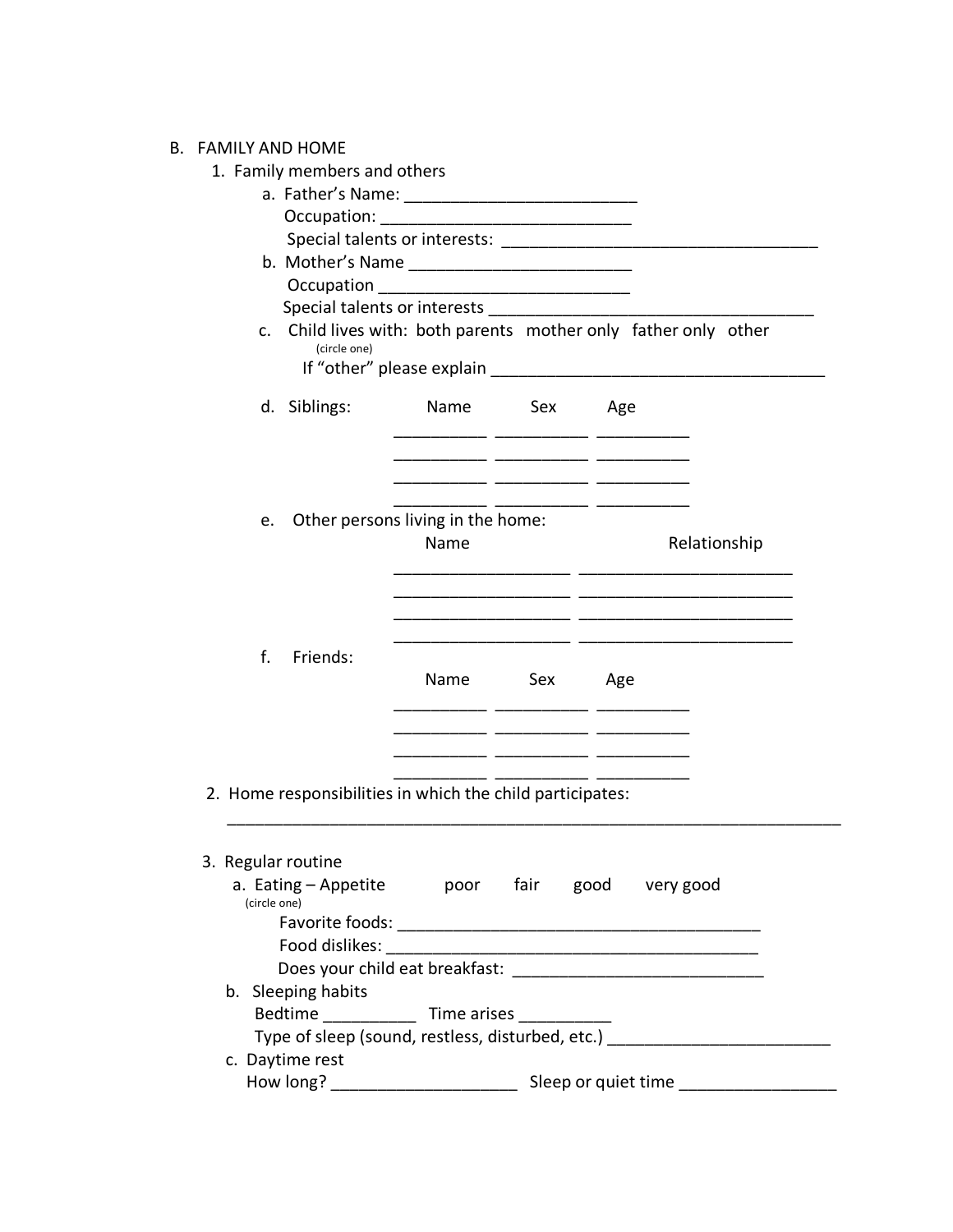| d. Toileting                               |                                                                                         |
|--------------------------------------------|-----------------------------------------------------------------------------------------|
|                                            |                                                                                         |
|                                            |                                                                                         |
|                                            |                                                                                         |
| e. Dressing                                |                                                                                         |
|                                            |                                                                                         |
|                                            |                                                                                         |
| f.<br><b>Bathing</b>                       |                                                                                         |
|                                            |                                                                                         |
| 4. Child's interests                       |                                                                                         |
| <b>a.</b> Pets (Circle all that apply) Dog | Cat Bird<br>Other                                                                       |
|                                            |                                                                                         |
|                                            |                                                                                         |
|                                            |                                                                                         |
|                                            |                                                                                         |
|                                            |                                                                                         |
|                                            |                                                                                         |
|                                            |                                                                                         |
|                                            |                                                                                         |
|                                            |                                                                                         |
|                                            |                                                                                         |
| g.                                         | Special groups or activities in which your child is involved (dance, etc.):             |
|                                            |                                                                                         |
| 5. Family Relationships                    |                                                                                         |
| a. Discipline of your child                |                                                                                         |
|                                            |                                                                                         |
|                                            |                                                                                         |
| Type of discipline used most               |                                                                                         |
|                                            | b. Special times for father to be with child and activities engaged in at these times:  |
|                                            | c. Special times for mother to be with child and activities engaged in at these times:  |
|                                            | d. Other activities enjoyed by the entire family _______________________________        |
|                                            | e. Parents' availability for participating in school activities such as trips, resource |
|                                            | experience of the property consequent developed interpreted.                            |

person, etc. (List most convenient days and interests):

\_\_\_\_\_\_\_\_\_\_\_\_\_\_\_\_\_\_\_\_\_\_\_\_\_\_\_\_\_\_\_\_\_\_\_\_\_\_\_\_\_\_\_\_\_\_\_\_\_\_\_\_\_\_\_\_\_\_\_\_\_\_\_\_\_\_ \_\_\_\_\_\_\_\_\_\_\_\_\_\_\_\_\_\_\_\_\_\_\_\_\_\_\_\_\_\_\_\_\_\_\_\_\_\_\_\_\_\_\_\_\_\_\_\_\_\_\_\_\_\_\_\_\_\_\_\_\_\_\_\_\_\_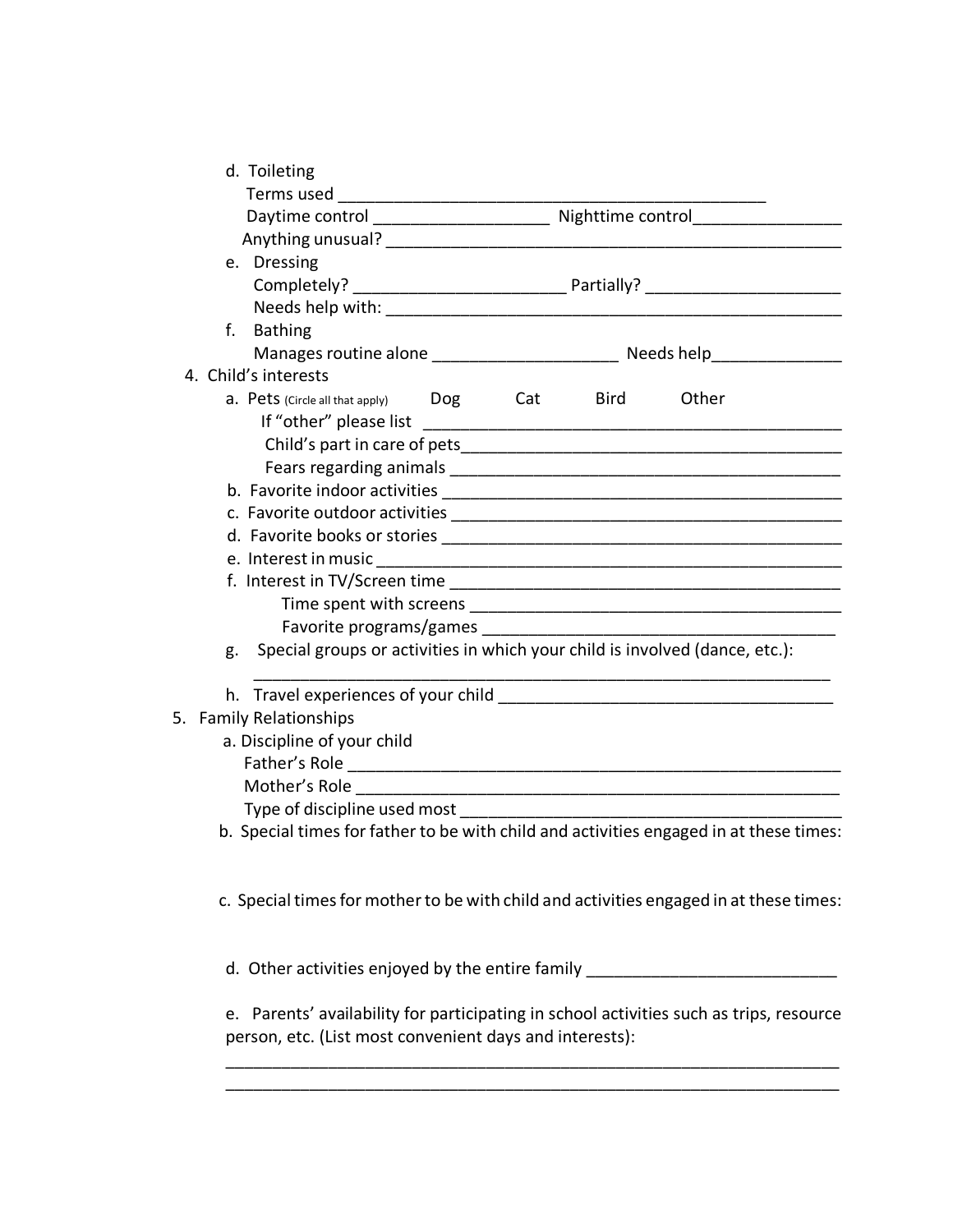| C. EMOTIONAL DEVELOPMENT |
|--------------------------|
|--------------------------|

|    | C. EMOTIONAL DEVELOPMENT                                                                                                                                                                                                       |  | A Lot A little About the same |  |
|----|--------------------------------------------------------------------------------------------------------------------------------------------------------------------------------------------------------------------------------|--|-------------------------------|--|
| 1. | Is your child more active than others his/her age?                                                                                                                                                                             |  |                               |  |
|    | 2. Is your child quieter than other his/her age?                                                                                                                                                                               |  |                               |  |
|    | 3. Is your child unhappier than others his/her age?                                                                                                                                                                            |  |                               |  |
|    | 4. Is your child more of a "loner" than others?                                                                                                                                                                                |  |                               |  |
|    | 5. Describe your child's feelings toward others in the home (siblings,                                                                                                                                                         |  |                               |  |
|    | grandparents, babysitter, etc.)                                                                                                                                                                                                |  |                               |  |
|    |                                                                                                                                                                                                                                |  |                               |  |
|    | 6. Describe your child's feelings toward doctor and dentist.                                                                                                                                                                   |  |                               |  |
|    | 7. Dependency on mother or another person:                                                                                                                                                                                     |  |                               |  |
|    |                                                                                                                                                                                                                                |  |                               |  |
|    | 8. Jealousy – how shown and toward whom?                                                                                                                                                                                       |  |                               |  |
|    |                                                                                                                                                                                                                                |  |                               |  |
|    | 9. Temper – frequent outbursts? __________                                                                                                                                                                                     |  |                               |  |
|    |                                                                                                                                                                                                                                |  |                               |  |
|    | How do you handle this?                                                                                                                                                                                                        |  |                               |  |
|    | 10. Does your child:                                                                                                                                                                                                           |  | Never Seldom Often            |  |
|    | a. Usually follow directions?                                                                                                                                                                                                  |  |                               |  |
|    | b. Usually remember family rules? __________ _________ _________                                                                                                                                                               |  |                               |  |
|    |                                                                                                                                                                                                                                |  |                               |  |
|    |                                                                                                                                                                                                                                |  |                               |  |
|    |                                                                                                                                                                                                                                |  |                               |  |
|    |                                                                                                                                                                                                                                |  |                               |  |
|    |                                                                                                                                                                                                                                |  |                               |  |
|    | 12. Special problems (biting, stuttering, thumb sucking, etc.)                                                                                                                                                                 |  |                               |  |
|    |                                                                                                                                                                                                                                |  |                               |  |
|    | 13. Is your child taking regular medication?                                                                                                                                                                                   |  |                               |  |
|    | If yes, for what reason?                                                                                                                                                                                                       |  |                               |  |
|    | 14. Body interest and instruction                                                                                                                                                                                              |  |                               |  |
|    | Degree on interest in own body                                                                                                                                                                                                 |  |                               |  |
|    | Interest in anatomy or sex difference examples are all the set of the set of the set of the set of the set of the set of the set of the set of the set of the set of the set of the set of the set of the set of the set of th |  |                               |  |
|    |                                                                                                                                                                                                                                |  |                               |  |
|    | Your attitude in giving information Is                                                                                                                                                                                         |  |                               |  |

15. Tell of any experience your child has had in the past year with death, new baby, remarriage, unpleasant adults, unhappy play, moving, etc.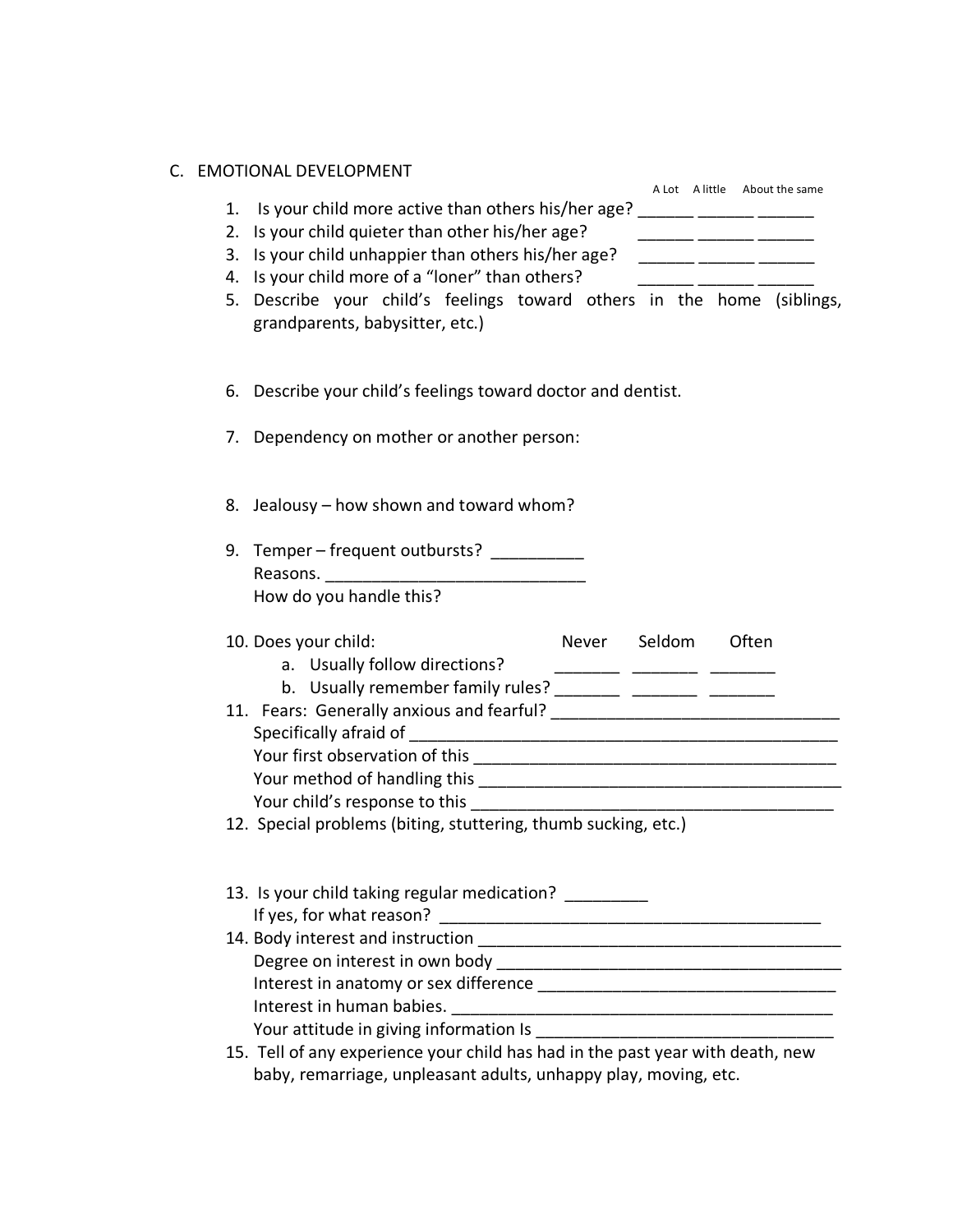## D. PARENTS AND CHILD

1. What do you enjoy most about this child? Father \_\_\_\_\_\_\_\_\_\_\_\_\_\_\_\_\_\_\_\_\_\_\_\_\_\_\_\_\_\_\_\_\_\_\_\_\_\_\_\_\_\_\_\_\_\_\_\_\_\_\_\_\_\_\_\_ Mother  $\overline{\phantom{a}}$ 2. Where do you experience the greatest difficulty? Father \_\_\_\_\_\_\_\_\_\_\_\_\_\_\_\_\_\_\_\_\_\_\_\_\_\_\_\_\_\_\_\_\_\_\_\_\_\_\_\_\_\_\_\_\_\_\_\_\_\_\_\_\_\_\_\_

Mother \_\_\_\_\_\_\_\_\_\_\_\_\_\_\_\_\_\_\_\_\_\_\_\_\_\_\_\_\_\_\_\_\_\_\_\_\_\_\_\_\_\_\_\_\_\_\_\_\_\_\_\_\_\_\_

3. Please check any areas of concern you have about your child:

| Eating          | Jealousy                              | Afraid to be dirty                          |
|-----------------|---------------------------------------|---------------------------------------------|
| Fears           | Disobedience                          | <b>Nervous Habits</b>                       |
| Speech          | Bed wetting.                          | Sulking                                     |
| Coordination    | Day wetting.                          | <b>Getting along</b><br>with adults         |
| Daydreaming     | Uses baby talk                        | Wants to be<br>babied                       |
| Fighting        | Nightmares                            | Doesn't<br>sleep alone                      |
| Teasing         | Lack of concern<br>for other children | <b>Restless sleeping</b>                    |
| Temper tantrums | Complains of<br>being sick            | Destructive                                 |
| Thumb sucking   | Nail biting                           | <b>Getting along</b><br>with other children |
| Whining         | Cries easily                          | Overly neat                                 |